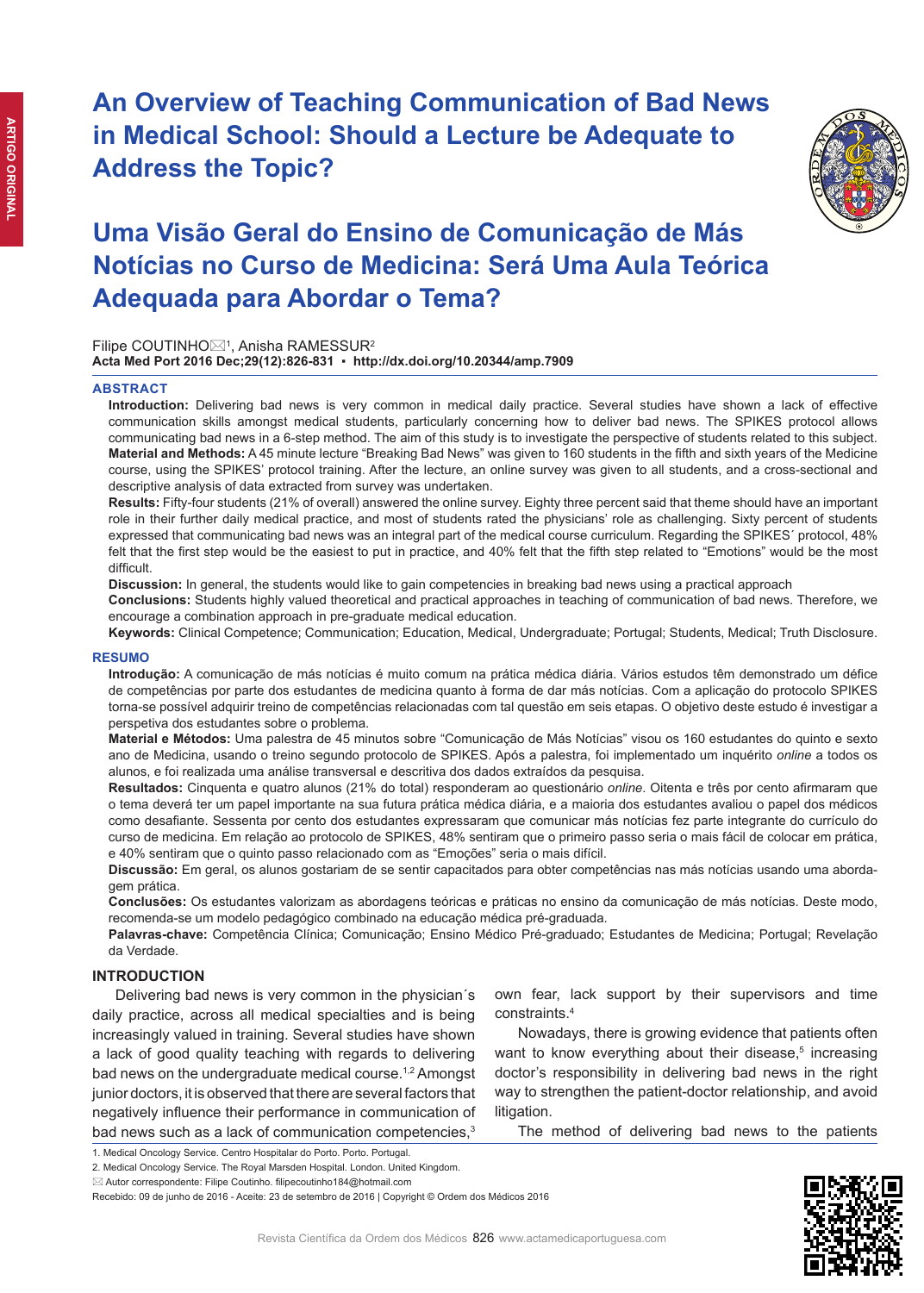significantly influences their satisfaction with medical care, level of understanding of disease and emotional state. As a result to this, Robert Buckman created a six-point protocol, known by the acronym SPIKES, that allows communicating bad news in a step by step sequence. One of main goals of this model is to give attention and emphasis to the message being transmitted, as well to help to take off responsibility to the messenger that delivers the bad news.<sup>6</sup> Due to its positive effect on patient outcomes, the protocol is included in the guidelines of clinical communication.<sup>7</sup> Each step comprises a list of patterns and behaviors to deliver bad news in an organized manner, and the interview should begin with "Setting" (1<sup>st</sup> step), followed by "Perception" (2<sup>nd</sup> step) and "Invitation" (3<sup>rd</sup> step) which primarily focuses on finding out "how much the patient knows" and "how much he want to know" about disease, respectively. The fourth step is associated with providing information to the patient and is named as "Knowledge". The "Emotion and Empathy" step (5<sup>th</sup> step) refers to patients' emotions and how doctor should respond to them. Finally, in the last step ("Strategy and Summary") the doctor should provide a summary to patients as well as discussing a good plan.5,6

In a recent German study, it was observed that only 46.2% of cancer patients were completely satisfied regarding the way in which bad news were delivered to them.<sup>8</sup>

Due to the evidence of poor communication in breaking bad new amongst medical professionals, several strategies were developed to educate them on how to deliver bad news effectively, ranging from a theoretical manner to a practical approach, and a combination of both.<sup>9</sup> Despite the advantages and disadvantages for each approach, it was perceived that they could improve communication skills.

The reality of the Portuguese medical education is not different from other medical schools regarding in the limited teaching of communicating bad news. This could be due to a standardized theoretical and technician teachingapproach, the increasing number of medical students, and the limited time to implement a consistent program in a practical model.

In the Albuquerque study<sup>10</sup> which included 1087 medical students from all Portuguese medical schools, it was found that 25% of them have never been in a situation of communicating bad news, and only less than 20% felt prepared to act in a situation of delivering bad news.

Nevertheless, some efforts have been made in order to improve the lack of medical communication in the medical school curriculum, with implementation of a postgraduate program, and the outcomes achieved were good.<sup>11</sup> To reinforce this data, a study involving Portuguese medical students has shown that most of them had felt that improving their medical communication skills with patients had a significant impact on their future medical practice. It was also noticed that they showed poor knowledge on how to communicate bad news.<sup>12</sup>

This study allows us to assess the baseline knowledge of medical students regarding how to address a patient with

"Communication of Bad News", as well as their perspective concerning a lecture as a main vehicle to learn this topic. With respect to data analysis, we reveal some interesting conclusions which can improve understanding in this field, as well as to improve better outcomes in medical communication within undergraduate education.

# **MATERIAL AND METHODS Study design**

This study consisted initially of a forty-five minutes lecture in the main auditorium of Faculty of Health Sciences of University of Beira Interior, in Covilhã (Portugal), on 19<sup>th</sup> December 2013. The lecture aimed to provide a theoretical basis on "How to break bad news" taking in account the literature evidence and SPIKES protocol. The participating students were in the last 2 years of their Master Degree of Medicine ( $5<sup>th</sup>$  and  $6<sup>th</sup>$  grade). One of the authors (FC) was the invited by Faculty of Health Sciences to perform the seminar. As a medical oncology physician, he incorporated the application of the SPIKES protocol into his regular clinical practice to help with delicate delivery of bad news to his patients.

An online questionnaire was created using Google Docs™ by Microsoft Office 2013™, which it was applied and freely accessible to all attendees. It consisted mainly in Likert-type questions, and few open questions. The questionnaire was open for one month (April 2014) in which time the students had full access. All questions in the questionnaire had to be answered to complete the survey. All answers were subjected to anonymity and confidentiality. The inclusion criteria for the  $5<sup>th</sup>$  and  $6<sup>th</sup>$  year medical students from University of Beira Interior included presence at the lecture and the need to have completed the whole questionnaire.

## **Participants**

All  $5<sup>th</sup>$  and  $6<sup>th</sup>$  year medical students, precisely 260 students (120 related to  $5<sup>th</sup>$  year and 140 linked to  $6<sup>th</sup>$  year) from the Health Sciences Faculty of University of Beira Interior that attended the lecture were invited to participate in online questionnaire.

## **Statistical analysis**

This study comprised a cross-sectional and descriptive (frequencies and percentages) analysis of data, using Excel™ basic statistics.

#### **RESULTS**

Fifty-four students attended and completed the online survey, representing 21% of the total number of students.

It was noticed that 38 (70%) students had heard about how to break bad news in some period of their undergraduate medical training, mainly during Medical Oncology or Health Psychology classes. Participants who had previously dealt with a situation of delivering bad news, 15 (28%) students answered affirmatively, and in their performance selfassessment, 60% believed that it had been reasonable and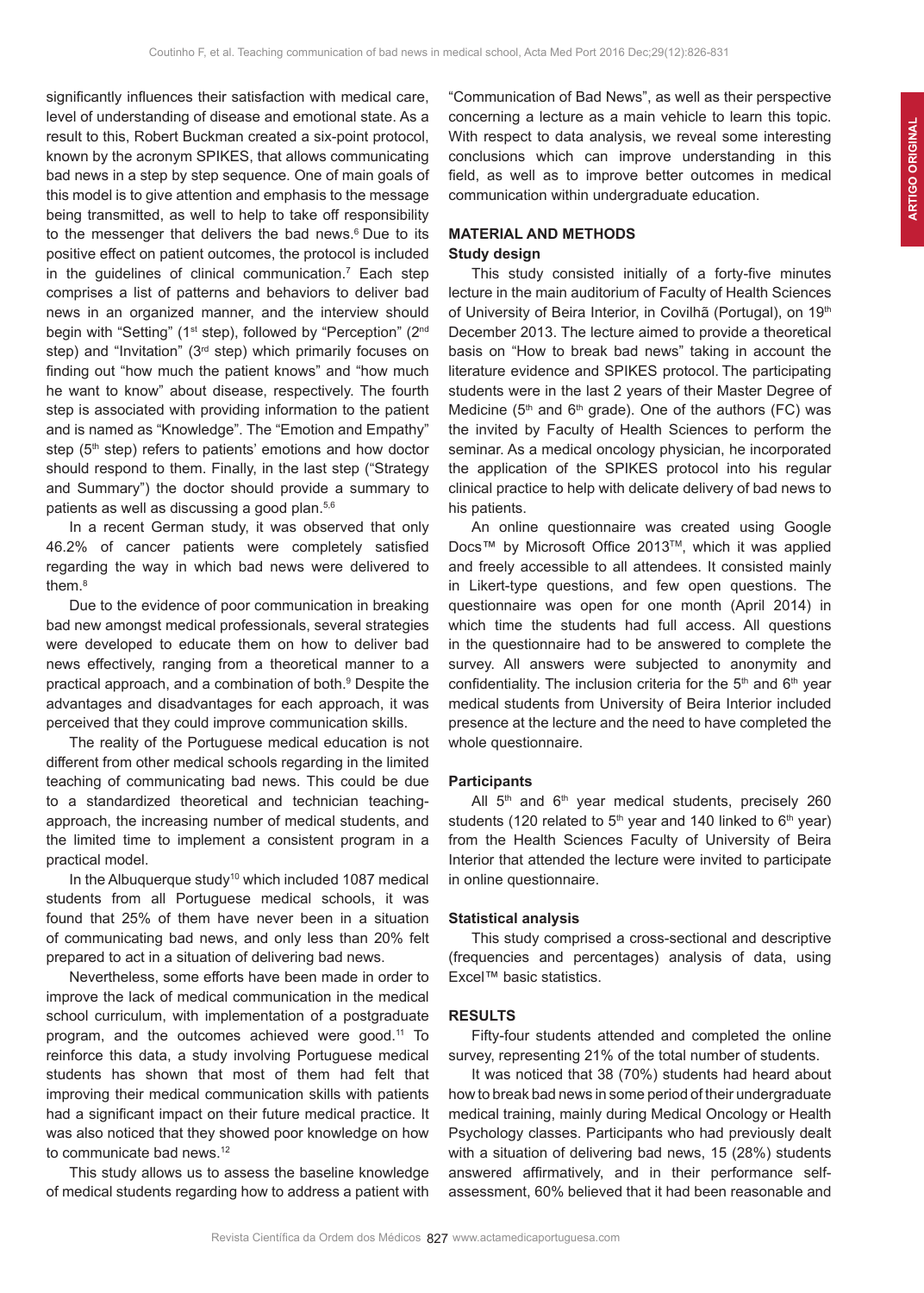33% that had been good.

Taking in account previous training in communication of bad news, 28 (52%) students never had a formal training, 24 (44%) students only have had theoretical training and 2 (4%) students received both types of training.

In order to understand students' perception regarding the role of breaking bad news in medical daily practice, they were faced with some questions. Most of them (92%) felt that including it in the medical undergraduate curriculum was highly relevant to clinical training. A high proportion (83%) of students has admitted that delivering bad news performs an essential role in daily medical practice. According to clinician´s difficulty in delivering bad news, 57% of students assumed that physicians have a difficult task, and 33% thought that is very challenging. According to their perspective regarding to the fears by physician in the situation of delivering bad news, there was a heterogeneity in their answers: fear about emotional reaction from patient/ relatives (26%), afraid of withdraw hope to patient (26%), not to be not capable to express his ideas/knowledge in a good manner (7%), or afraid of being guilty for the situation (8%). The results show that 18 (33%) students had chosen all this options.

For a good progress in the process of delivering bad news, 21 (39%) students found that the physician needs to create an empathic relationship, having capacity for proper management of emotions between doctor and patient (30%) or having ability to properly answer all questions asked by the patient (20%).

In a theoretical reflection more than a half (57%) of students felt that the more difficult task to do in clinical practice was to discuss the end of a curative treatment and switch to palliative management (Fig. 1).

Concerning their evaluation of lecture as a learningbased program, 45 (83%) students were pleased to have

the presentation in a main auditorium, and 20 students of them have expressed themselves very satisfied with respect to the schedule time to do the presentation. On assessment of instructor's performance, 52 (96%) students were convinced of his good conceptual knowledge and 44 (82%) highlighted his capacity to focus the main points of interest. According to appraisal in efficacy to provide good examples of clinical practice by lecturer, 17 (32%) students seemed to feel somewhat satisfied, 5 (9%) felt unhappy and 2 (4%) found to be very unhappy. In respect to the proficiency of lecture to catch their continuous attention during the seminar, 22% and 13% showed poor satisfaction or unsatisfied, respectively.

Regarding the SPIKES protocol, ninety-six percent of students said that learning the protocol could be beneficial to their clinical practice in future, independently of which speciality they would want to choose.

After the explanation of all steps of SPIKES' protocol, it was important to understand which step they felt would be easier to perform in a clinical practice context. In a hypothetical way, 50% of students had the opinion that the first step could be the easiest; on the other hand, they thought that the most difficult steps could be the fourth and fifth steps, concerning the "Knowledge" and "Emotions", respectively (Fig. 2).

One of the main results was that most of the students were convinced that solely a lecture may not be an effective teaching method for communication of bad news. In Fig. 3, it is noticed that they have selected several preferences towards to a theoretical-practical educational program.

Their interest in learning more about Medical Communication was evident (Fig. 4), and it was remarkable that 64% of students would like to learn all themes proposed in another seminar.



**Which of the following topics do you considered the most difficult to deal in clinical practice?**

Figure 1 – Students´ judgment regarding the most difficult topics to discuss in clinical practice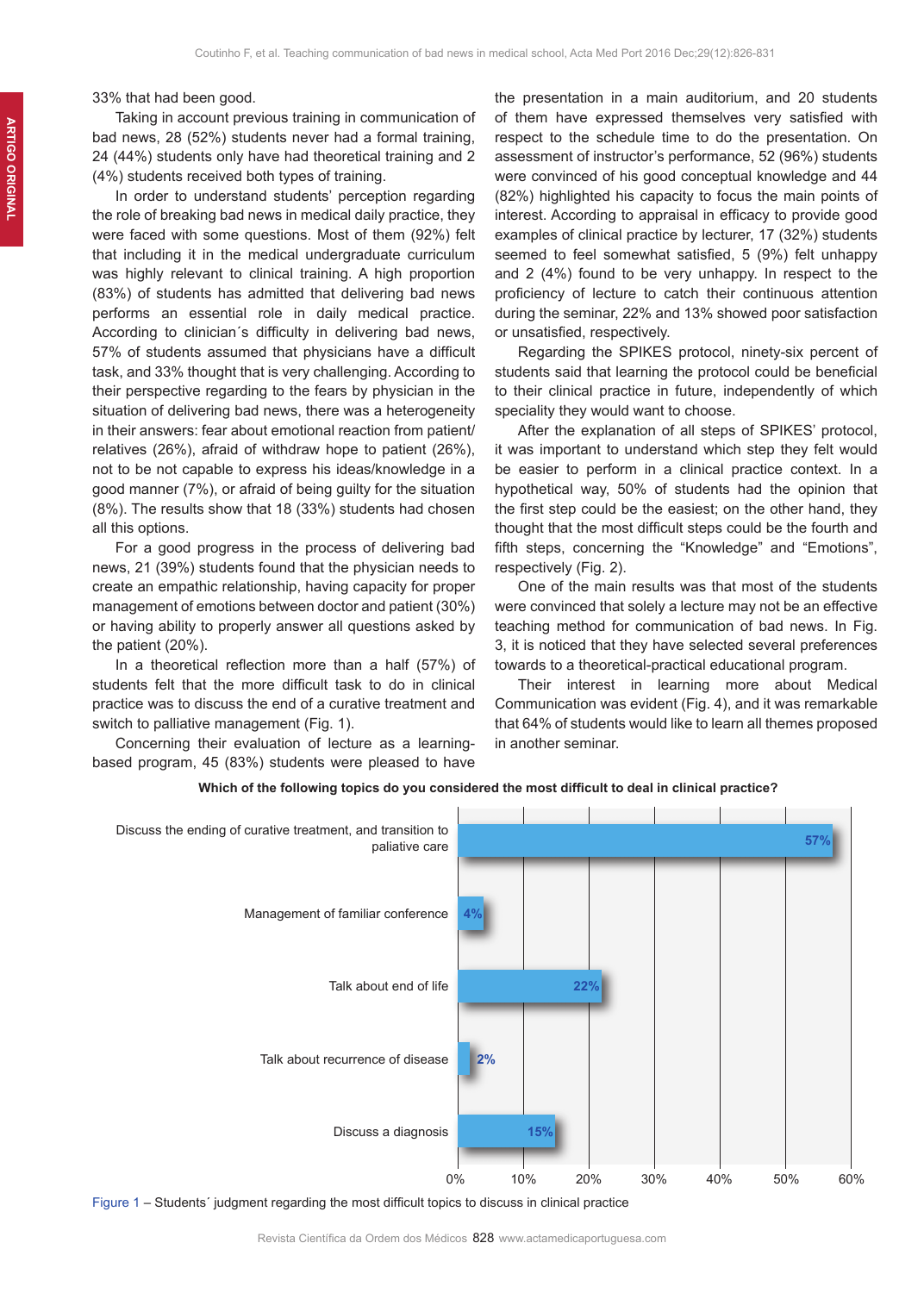

#### **Regarding the SPIKES' protocol, which step do you consider the most easier or harder to preform in practice?**





### **In your opinion, what is the best way to learn how to communicate bad news?**

Figure 3 – Students perspective regarding the best way to learn communication of bad news

# **DISCUSSION**

Training in Communication is very important to physicians' clinical practice as it provides a best care to patient and strengthens relationship and therapeutic alliance between clinicians and patients. Additionally, it is also associated with less stress and risk of burnout on health professionals.13,14 It is important that acquisition of skills in clinical communication needs to be started in undergraduate medical teaching,<sup>15,16</sup> and should be a prerequisite to basic knowledge of a future doctor, independently of specialty chosen. In a study conducted by Epner & Baile,<sup>17</sup> which consisted in learning on how to face a difficult conversation,

most of medical trainees had agreed that it was a great value according to their future clinical practice. Others studies demonstrated that acquisition of communication skills are very welcome in medical field.<sup>18</sup>

In the current study, most students highly agreed that training in Communication of Bad News should be integrated in their medical curriculum, and useful in future for their medical practice. Surprisingly, the Angus *et al* study displayed that regarding admission criteria for freshman internal medicine residents, only half of directors classified the acquisition of skills in communication of bad news as high priority. Additionally, they did not consider the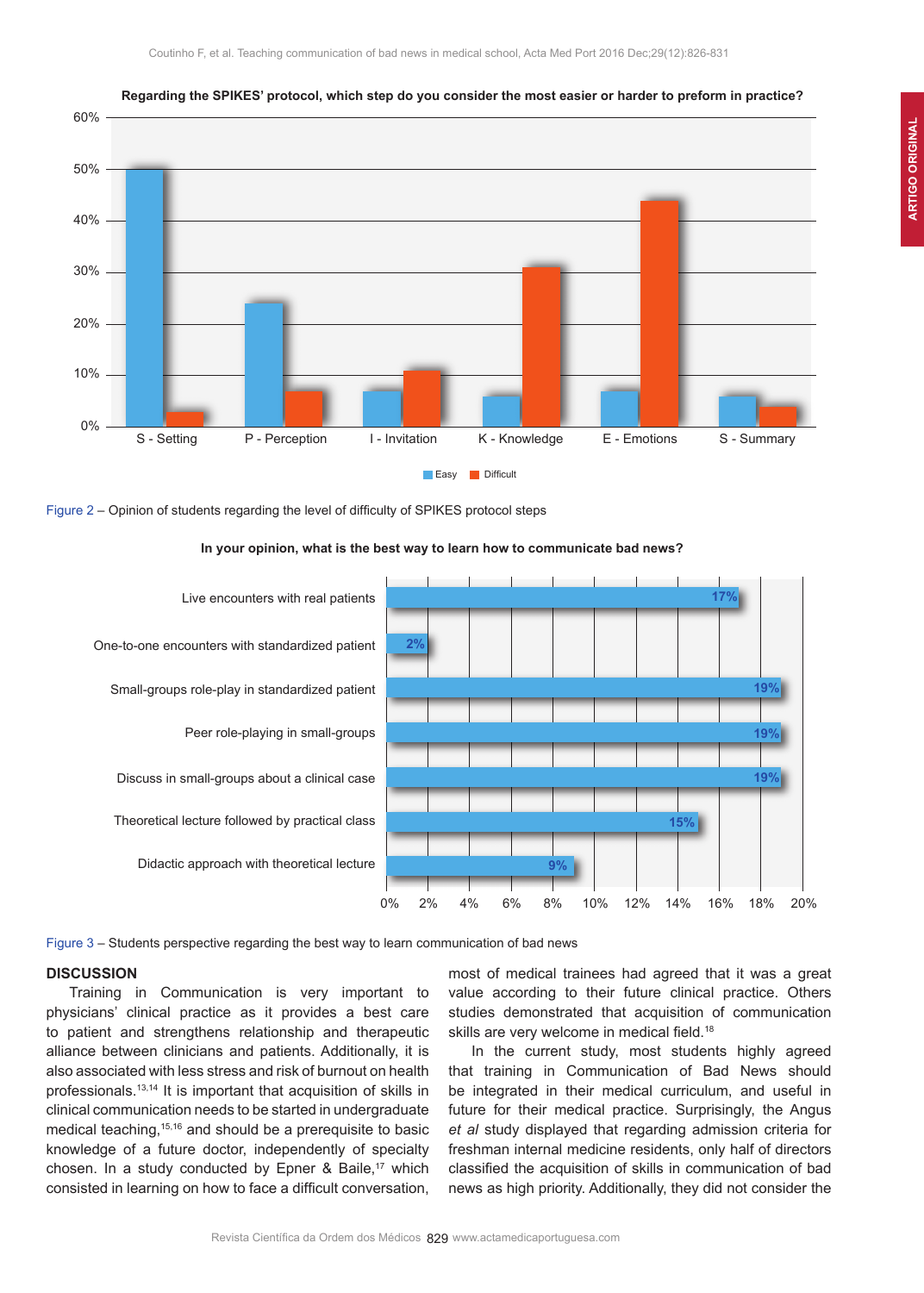



#### Figure 4 – Other subjects to discuss in a future lecture

communication skills as an important prerequisite for the trainee.<sup>19</sup>

This contrasts with students' overall perception, since Albuquerque's study found that majority of students (95%) have agreed that it should be important to learn non-technical skills (such as communication skills) in medical curricula.<sup>10</sup> The health professionals' disbelief in respect of efficacy of training communication skills in clinical practice is one barrier that has to be overcome.<sup>20</sup> Even in the presence of an insufficient high quality data in assessment of its impact on clinical outcomes, there is a tendency towards its benefit in health professionals, showing a reduction on emotional distress,<sup>21</sup> moderate improvement in self-reported ratings on communication skills,<sup>22</sup> and improvement of communication skills.23

The students who faced a breaking bad news situation in the past had classified their performance in delivering bad news from reasonable to good. Maybe the explanations for their scoring was that 70% had had a previous approach to the theme and  $48\%$  (n = 26) had formal training in the past. Both reasons could allow them to a better knowledge in this field, as literature shows that previous training brings benefits in improving their skills and confidence.<sup>18,24</sup>

According to clinical relevance of SPIKES' protocol, the students thought it would be useful to better communicate bad news; cancer patients share this opinion as they seemed to be happy for the application of breaking bad news guidelines in a clinical context.25

It was no surprise that the students reported that the lecture failed to capture their full-time attention. When they were questioned about which type of education program would prefer to have in future, it was obvious that, in opposition to the current teaching model, they would like to have a program on theoretical-practical basis centered in small groups. This is in agreement with scientific evidence once it has been shown that this strategy allows to share experiences with colleagues, stimulates team work and open discussion of problems, strengthens the confidence in skills, and provides a supporting environment.<sup>18,26,27</sup> Another study found that a role-play strategy can be easily implemented in preclinical stage, based on an effective methodology with no additional costs.<sup>28</sup> To support these opinion, it seems that a solely didactic approach is not effective to transmit a clear information, change the physician performance or either to stimulate a continuously attention.<sup>29</sup>

It was no surprise that half of students had selected the first step of SPIKES protocol as what they think that could be the easiest to implement in a practical context, contrasting with the last two steps, which they seemed to think as the most difficult to do. These ideas are in concordance with reality, as Baile *et al*<sup>5</sup> have shown in their survey that included 500 delegates at 1998 Annual Meeting of the American Society of Clinical Oncology (ASCO), once 30.1% stated that the "Setting" step was the easiest, and 52.4% that "Empathy" step was that the most difficult.

Some limitations of this study need to be raised: first, the fact that the questionnaire was optional could have limited the number completed, as suggested by the relatively small dataset obtained; secondly, by using cross-sectional data it only revealed the opinion of students at a particular point in time and consequently does not take into account if their perception changed along the course of medical school. It would be interesting to assess their point of view in different stages of the medical graduation (eg. pre-clinical versus clinical rotations); thirdly, this study only assessed the perception of students based on a didactic approach, not allowing to assess if their feelings changed if exposed to a practical or mixed (theoretical-practical) model. The Rosenbaum *et al* review showed that there could be differences on outcomes depending on educational model implemented.9

From the authors' point of view, this study can stimulate further research in this field in order to provide better knowledge of best educational strategies to improve